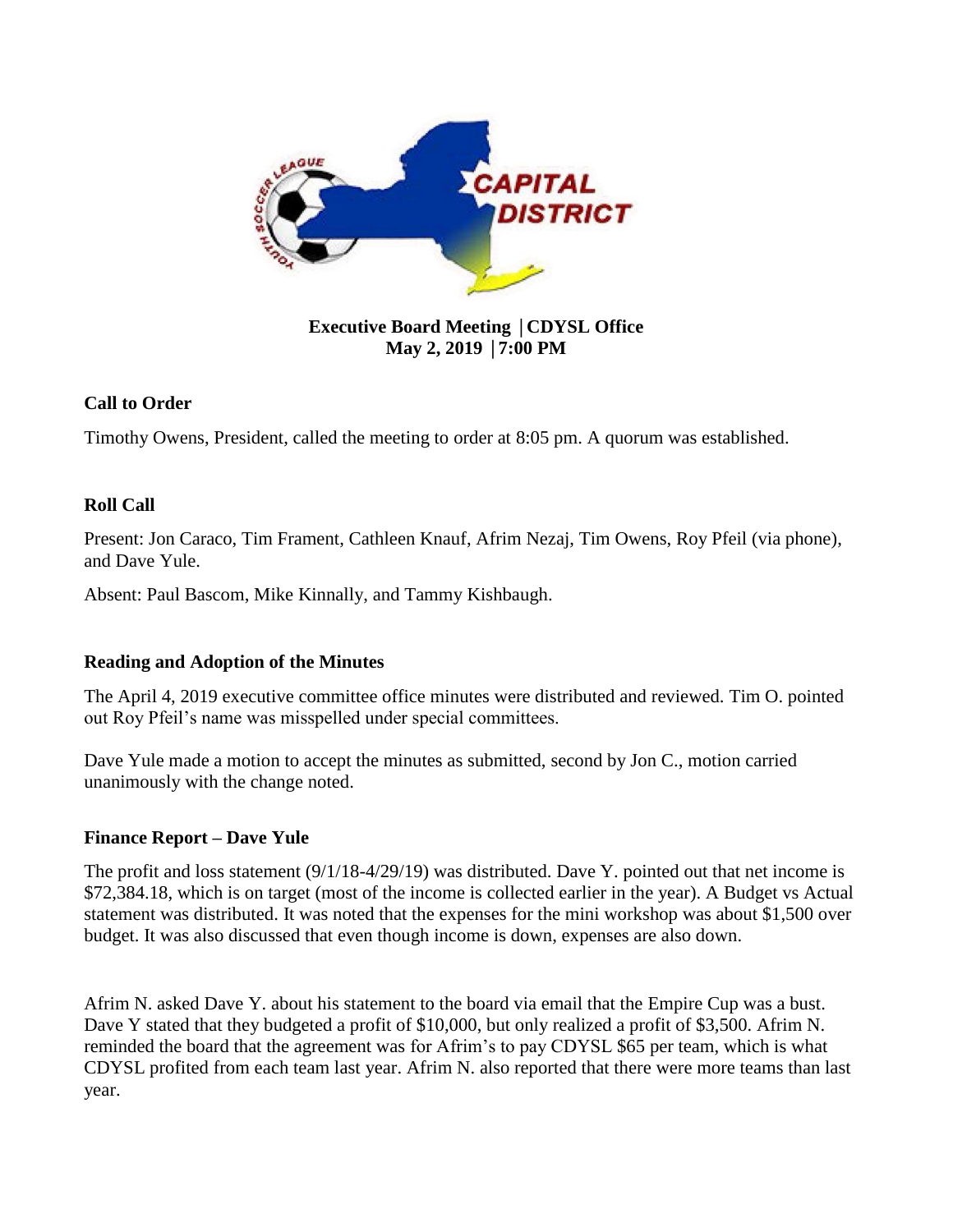Roy P. declared that he attended the Empire Cup, and that he received positive comments from parents, and that the general atmosphere was good. Roy P. said he anticipates a great return next year and in the future.

Afrim N. proposed adjusting the budget during the year. Tim O. said that the budget is just a roadmap based on historical data, and is only taken as a guide. Tim F. also noted that the annual budget is voted on by the membership, therefore a budget can't be adjusted throughout the year.

Cathleen K. made a motion to accept the financial report, second by Tim F., motion carried unanimously.

# **Office Report – Tammy Kishbaugh (absent)**

The Monthly Report for April 2019 was distributed. Tim O. observed that 30 tickets have been sold for the bus trip, and the breakeven number is 32. Tim O. noted a mistake in the Fines and Fees section, and should read: "monies due from all clubs Not in Good Standings is: \$1,321".

#### **Committee Reports:**

### 1. **Rules – Scott Swere (absent)**

Tim O. requested a rules committee meeting with Scott S., and Roy P., as he would like some rules updated/revised and presented to the membership prior to the annual meeting (ideally before June). This would include the overhaul to the grassroots program. A tentative date of Wednesday, May 8<sup>th</sup>, 7:00pm in the CDYSL office was scheduled, and Tim O. mentioned that anyone else interested in the committee should attend.

Tim F. asked for clarification on what grassroots rules needed to be adjusted, and Tim O. said that the number of players has changed.

- **2. Finance – Dave Yule** No report.
- **3. Games – Paul Bascomb (absent)** No report.

#### **4. Membership/Nominations – Afrim Nezaj**

Cambridge soccer club has requested inactive status. Tim O. mentioned that he was disappointed to see this happen as there are players in that area that would like to play. Tim O. asked Afrim N. if there was a way to pair them with Greenwich as they are neighboring communities. Tim O. commented that Tammy K. mentioned that Cambridge's rec. teams are moving to a club in Vermont. Tim O. noted that the players must still register through CDYSL. However, if the rec. league is run through a municipality, they do not fall under US Youth Soccer. Afrim N. said that Tammy K. should touch base with Cambridge on this.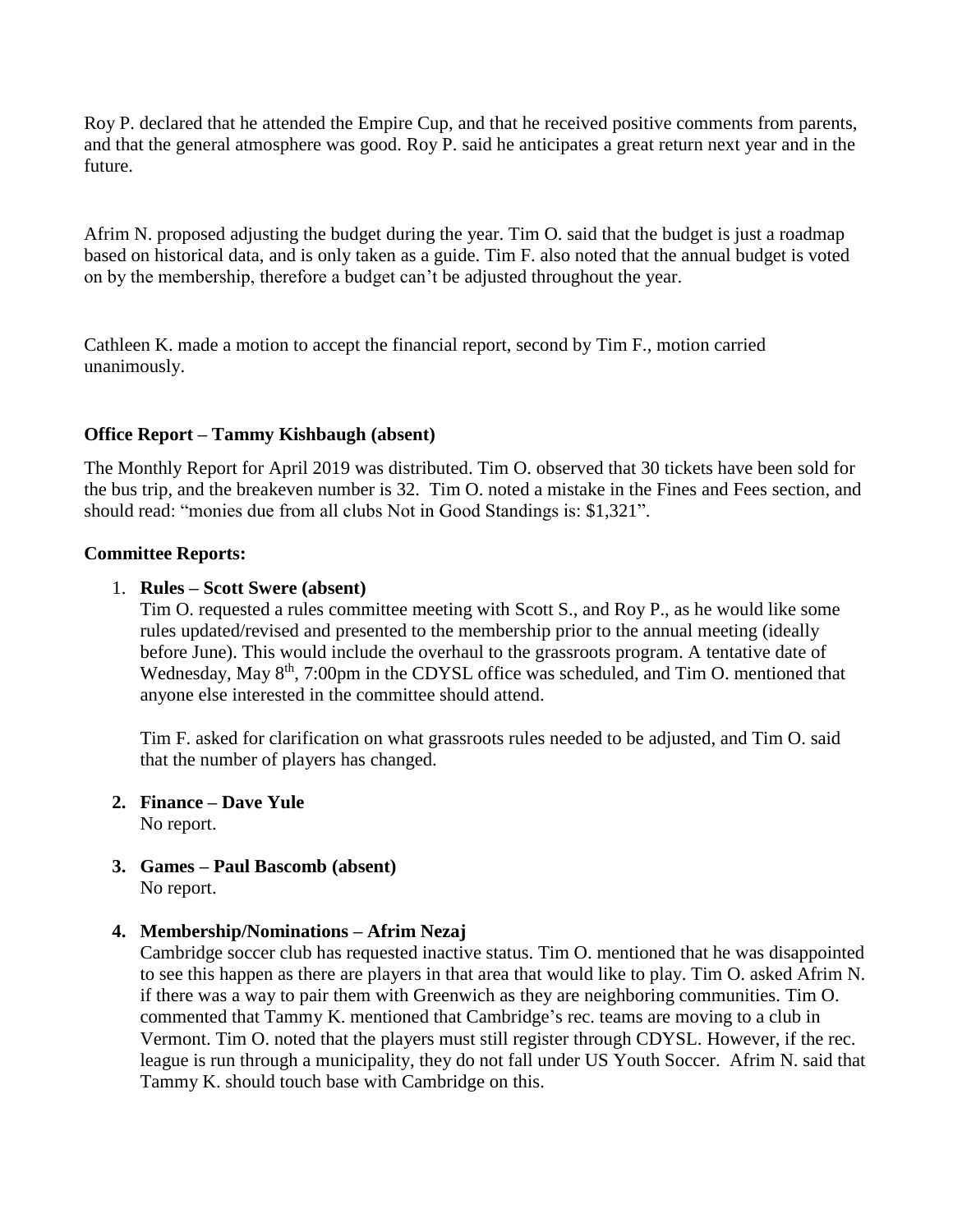#### **5. Registrations – Tammy Kishbaugh (absent)**

Tim O. reported that currently there are 7,385 registrations, and the busy part of the rec season has not happened yet. Tim O noted that the guest player passes are higher than in the past.

Tim O. said that many players that registered through the system are on unapproved rosters, therefore these teams don't have player passes. Tim O. mentioned that Tammy K. does remind these clubs for several months about the issues with the rosters, however teams still call the office upset about the passes right before their first game.

Eastern NY sent an email to CDYSL that there are players that are registered but don't have passes. Because of this, a fine from Eastern NY could be levied to CDYSL.

Tim F. also mentioned that teams wanting to add to their roster, this paperwork hasn't been processed yet. Tim F. said that Tammy K. mentioned that they received new registrations submissions right before the season started.

Afrim N. asked if there was a way to encourage people to register early as fines don't seem to work. Ultimately, it is the players that don't play if the clubs don't take care of registration in a timely fashion. Tim. F. said that since clubs need a certificate of insurance to practice, one way to encourage people to register is by holding insurance certificates until they are registered. Tim O. reminded everyone that this has been an ongoing problem for a long time. John C. said that the paperwork is so cumbersome, he waits until all his teams are ready before submitting. Tim F. suggested that instead of making passes with photos, CDYSL could just go with to approved rosters with photos. This would cut down a lot of work in the office and streamline the process, which might encourage teams to register earlier.

#### **6. Zero Tolerance – Roy Pfeil (via phone)**

No zero tolerance reports at this point.

#### **7. Arbitration/Appeals – Tim Frament**

Tim F. announced that there have been 2 recent grievances, and that the decisions have been processed. Related to these grievances, Tim O. will be proposing a rule that it is the club's responsibility to verify the player's age.

# **8. Scholarships – Dave Yule**

Dave Y. reported that the scholarship committee met and have awarded four \$750 scholarship (2) male, and 2 female) as follows: Rylie Smith (Rotterdam SC, going to SUNY Oneonta); Libby Cook (Fulton-United S, going to Elmira College); Kieran Hughes (Latham SC, going to Sienna College); and Merjan Ozisak (Blackwatch SC, going to Syracuse University).

# **Special Committees**

# **1. Programs – Roy Pfeil**

# **a. Coaching Education – Roy Pfeil (via phone)**

Roy P. announced that there will be a 9v9 on Sunday (5/5) and is working to get enough players. The course is currently filled, and there is a waiting list.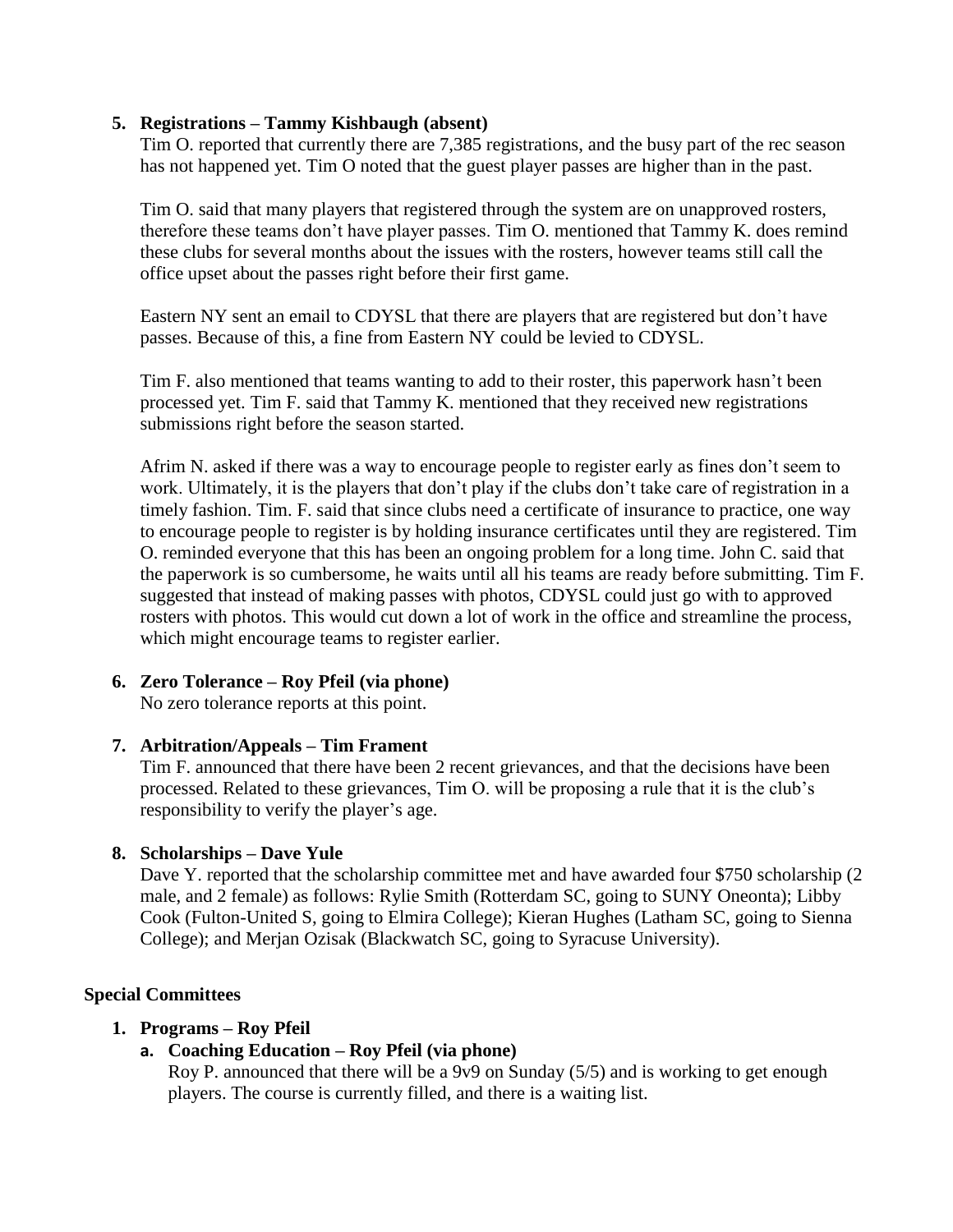### **b. ODP Program – Roy Pfeil (via phone)**

Roy P. said that a decision will be made for the Region 1 Team in the next couple of weeks. Tim O. asked if Roy knew approximately how many players from CDYSL are participated in ODP this year. Roy P. replied that he would find out and report and the next meeting.

#### **c. TOP Soccer**

No report.

### **d. Coaches Workshop**

Tim O. said that the videos on YouTube. Some concerns about Mr. Bradbury clinic were expressed, therefore the video will not be posted on YouTube.

Tim F. said that there is a new policy from Eastern NY that states that coaches need to have the age appropriate class/license. This would mean that for a coach to continue coaching a team as the players advance in age, it would require new coaching class every couple of years. Tim F. expressed that it is too expensive and a burden for volunteer coaches. Tim F. mentioned that Eastern NY is concerned about players getting appropriate training.

Tim F. recommends that CDYSL forward the policy to the executive board for comments. He encouraged Tim F. to write to Eastern NY with any comments/changes to the policy prior to Eastern NY's next meeting on May  $7<sup>th</sup>$ 

Roy P. mentioned that there are a couple more people that will start teaching courses in our area.

#### **e. Empire Cup Kickoff 2019**

Tim O. requested a full financial breakdown from Afrim's.

The net gain from the event was \$3,732. The budget was a profit of 10,000. Tim O. said that the number of hours that our staff didn't spend on the tournament may make up for the budgeted profit. Unfortunately, this is not able to be measured as labor was not accounted specifically for Empire Cup planning.

Afrim N. said there was a lot of positive to this year's event, including more teams, and less staff hours. Afrim N. noticed that there was an error in the spreadsheet, and that CDYSL should not have been billed for the GotSoccer advertising. Afrim confirmed that he would reimburse CDYSL for this expense.

Tim. O. said that the measure of successful should more be on the number of teams participating. Tim O. said he was impressed with the number of teams that participated. He did comment that there weren't many teams traveling from outside the area because of the early date (Canadian teams can't participate until June). Tim O. mentioned that the venue was maxed out as is, therefore any growth of the tournament would need to utilize other locations.